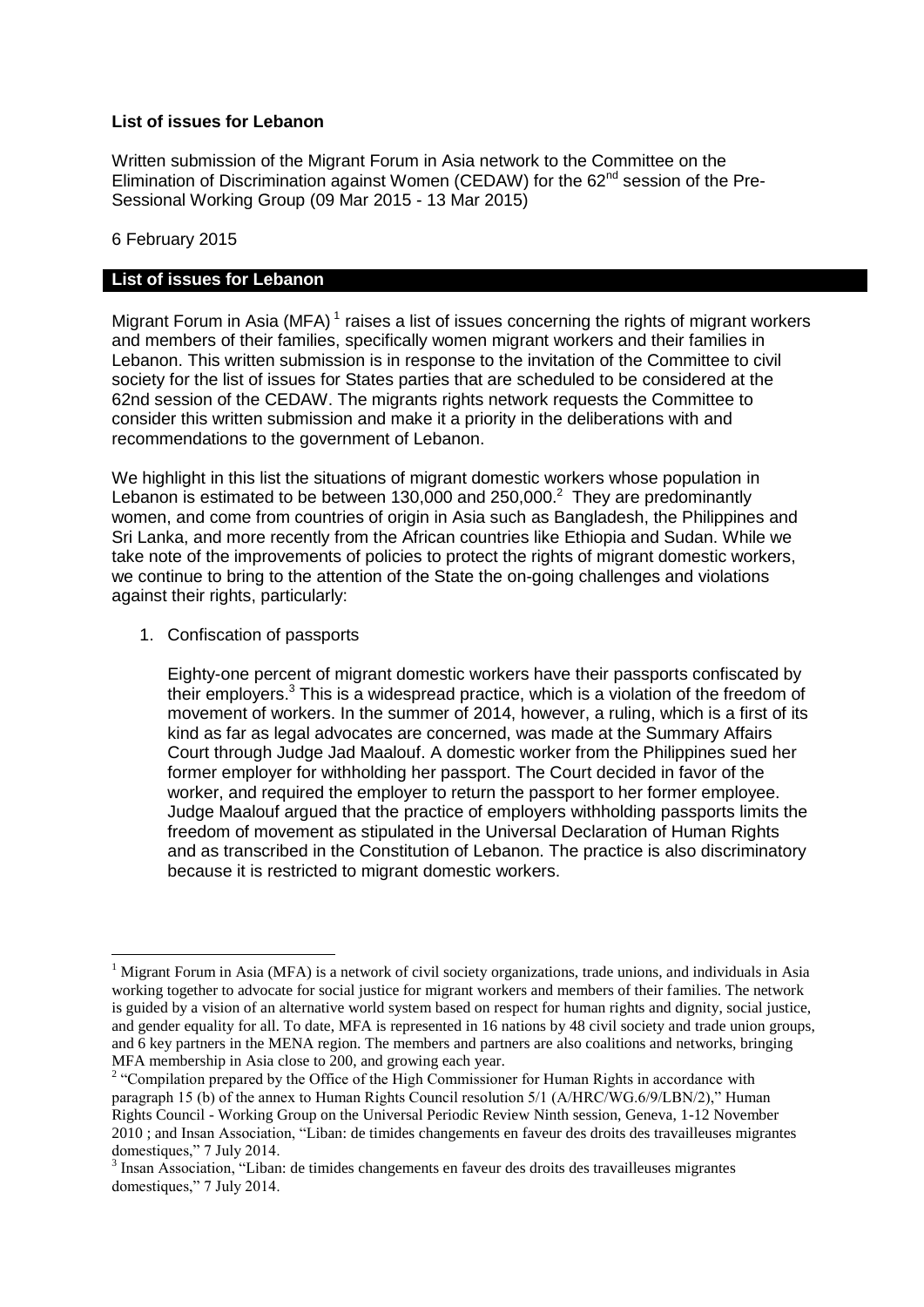*Following this ruling, we request the Government of Lebanon to provide information on similar cases of migrant domestic workers and what actions the State has taken to address the prevalence of passport retention by employers that infringes on the fundamental rights of migrant domestic workers (UDHR Article 13; CEDAW Articles 2(e) and 15.4; CEDAW General Recommendation No.26 (2008) Article 26.iii.d).*

2. Recorded deaths of women migrant domestic workers

The Migrant Domestic Workers Coordination Consortium (MDWCC) and relevant civil society demanded a rigorous investigation on a series of deaths of women migrant domestic workers, several such cases are classified as suicide.<sup>4</sup>

*We request the Government of Lebanon to take proactive steps in probing into the deaths of migrant domestic workers, assign an impartial inquiry into the deaths, prosecute those who contributed to the death of the workers, and coordinate with migrant support groups and Missions in the country to ensure that migrant domestic workers have adequate access to justice, health care and psychosocial intervention. (CEDAW General Recommendation No. 26 (2008) Article 26.iii.i)*

3. Policies

<u>.</u>

The Government of Lebanon in its report submitted to the Committee in 2014 enumerated progress achieved in policy to promote the rights of women migrant domestic workers.<sup>5</sup> Whereas the efforts are notable, women migrant domestic workers are still excluded from the Labor Law and Social Security, and continue to experience human rights and labor rights violations. The special employment contract between the employer and employee that took effect on March 2009 remains to be seen as an effective deterrent to exploitation of labor rights and human rights.

The State also has not ratified international conventions that would help address the systematic violations against the rights of migrant workers and members of their families, including women migrant domestic workers.

*We request the Government of Lebanon to communicate and step up its efforts in advancing the ratifications of the International Convention on the Protection of the Rights of All Migrant Workers and Members of their Families (ICRMW), Optional Protocol of the CEDAW, ILO Conventions No. 97 on Migration for Employment, No. 143 on Migrant Workers (Supplementary Provisions), and No. 189 Decent Work for Domestic Workers, and align national policies related to domestic work with the provisions of the aforementioned conventions, including the employment contract for migrant domestic workers.* 

4. Freedom of peaceful assembly and of association

<sup>&</sup>lt;sup>4</sup> For more details about the call for investigation, please read here:

<http://www.insanassociation.org/en/images/webiste.pdf><br><sup>5</sup> "Consideration of reports submitted by States parties under article 18 of the Convention (CEDAW/C/LBN/4-5)," Committee on the Elimination of Discrimination against Women, 15 May 2014.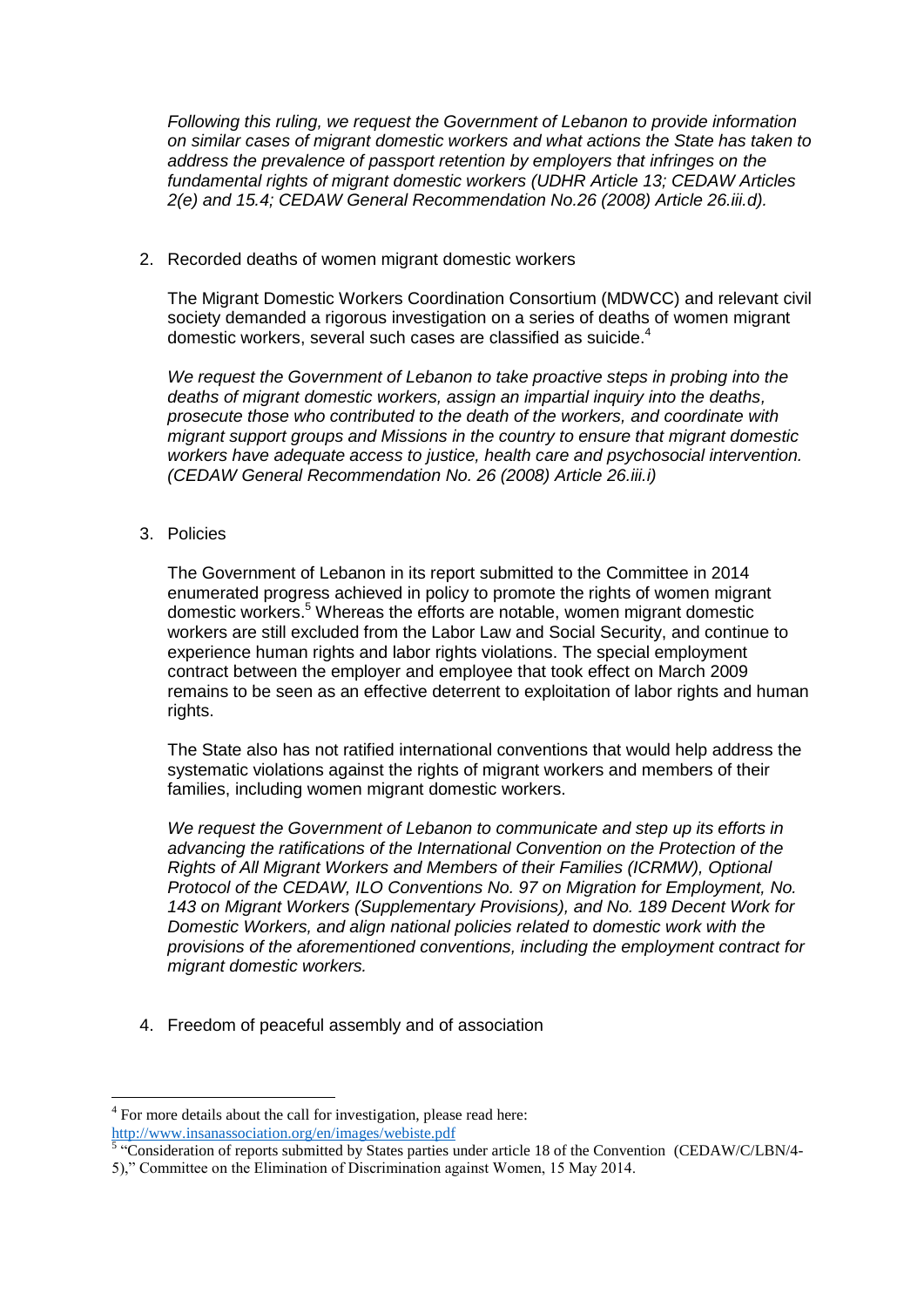The rights to freedom of peaceful assembly and of association are enshrined in a number of international and regional human rights instruments, including:

- Universal Declaration of Human Rights: article 20(1)
- International Covenant on Civil and Political Rights: articles 21 and 22
- International Covenant on Economic, Social and Cultural Rights: article 8
- ILO Convention No. 98 on the Right to Organise and Collective Bargaining
- Convention on the Elimination of All Forms of Discrimination against Women: article 7(c)

Lebanon is a State party to the above international human rights and labor rights treaties that allow all workers to organize and establish unions.

A conference was convened on 25 January 2015, which aimed at establishing a trade union for foreign domestic workers in Lebanon. It was well attended by 350 workers of various nationalities, diplomats from Bangladesh, Ethiopia, Nepal, and Sri Lanka in addition to leaders from the National Federation of Trade Union of Workers and Employees in Lebanon (FENASOL) and representatives from the ILO and International Trade Union Confederation (ITUC). The assembly received threats from the government, with the Ministry of Labor citing the whole event and the new syndicate called the "General Union for Cleaning and Social Care Workers," as illegal. The Ministry of Labor was quoted as saying that migrant domestic workers are excluded from the national labor law and hence are not authorized to set up a trade union.<sup>6</sup> Union leaders in Lebanon responded firmly against the threats, considering such acts by the government as in violation of trade union rights.

Migrant domestic workers for many years are struggling to obtain their fundamental rights at work. Labor laws are narrowly interpreted to deny them their right to organize, even though there are no specific provisions that prohibit domestic workers' freedom of peaceful assembly and of association.

*We appeal to the State to uphold its commitments to international human rights and labor rights treaties that it has ratified, and recognize the right to organize and freedom of association of migrant domestic workers.<sup>7</sup> (CEDAW Article 7(c); General Recommendation 26 (2008) Article 26.b)*

5. Forced labor

The fraudulent practices of private recruitment agencies and the stringent nature of employer-tied employment contribute to forced labor situations experienced by migrant domestic workers in Lebanon. Women migrant domestic workers are particularly coerced to work through the use of direct violence or intimidation or by more subtle means such as debt bondage, confiscation of travel and identity documents, forcible confinement or threats of detention and deportation.

*We request the Government of Lebanon to address the growing prevalence of forced labor of migrant workers in the country, as systematically identified in evidenced-*

 6 "Towards a "Union" for foreign domestic workers amidst threats from the Ministry of Labor," 26 January 2015, [http://www.weeportal-lb.org/news/towards-%E2%80%9Cunion%E2%80%9D-foreign-domestic-workers](http://www.weeportal-lb.org/news/towards-%E2%80%9Cunion%E2%80%9D-foreign-domestic-workers-amidst-threats-ministry-labor)[amidst-threats-ministry-labor](http://www.weeportal-lb.org/news/towards-%E2%80%9Cunion%E2%80%9D-foreign-domestic-workers-amidst-threats-ministry-labor)<br><sup>7</sup> "FENASOL rebuttal of ministry's rejection of the newly formed trade union for migrant domestic workers,"

<sup>28</sup> January 2015, [http://www.weeportal-lb.org/news/fenasol-rebuttal-ministry%E2%80%99s-rejection-newly](http://www.weeportal-lb.org/news/fenasol-rebuttal-ministry%E2%80%99s-rejection-newly-formed-trade-union-migrant-domestic-workers)[formed-trade-union-migrant-domestic-workers](http://www.weeportal-lb.org/news/fenasol-rebuttal-ministry%E2%80%99s-rejection-newly-formed-trade-union-migrant-domestic-workers)